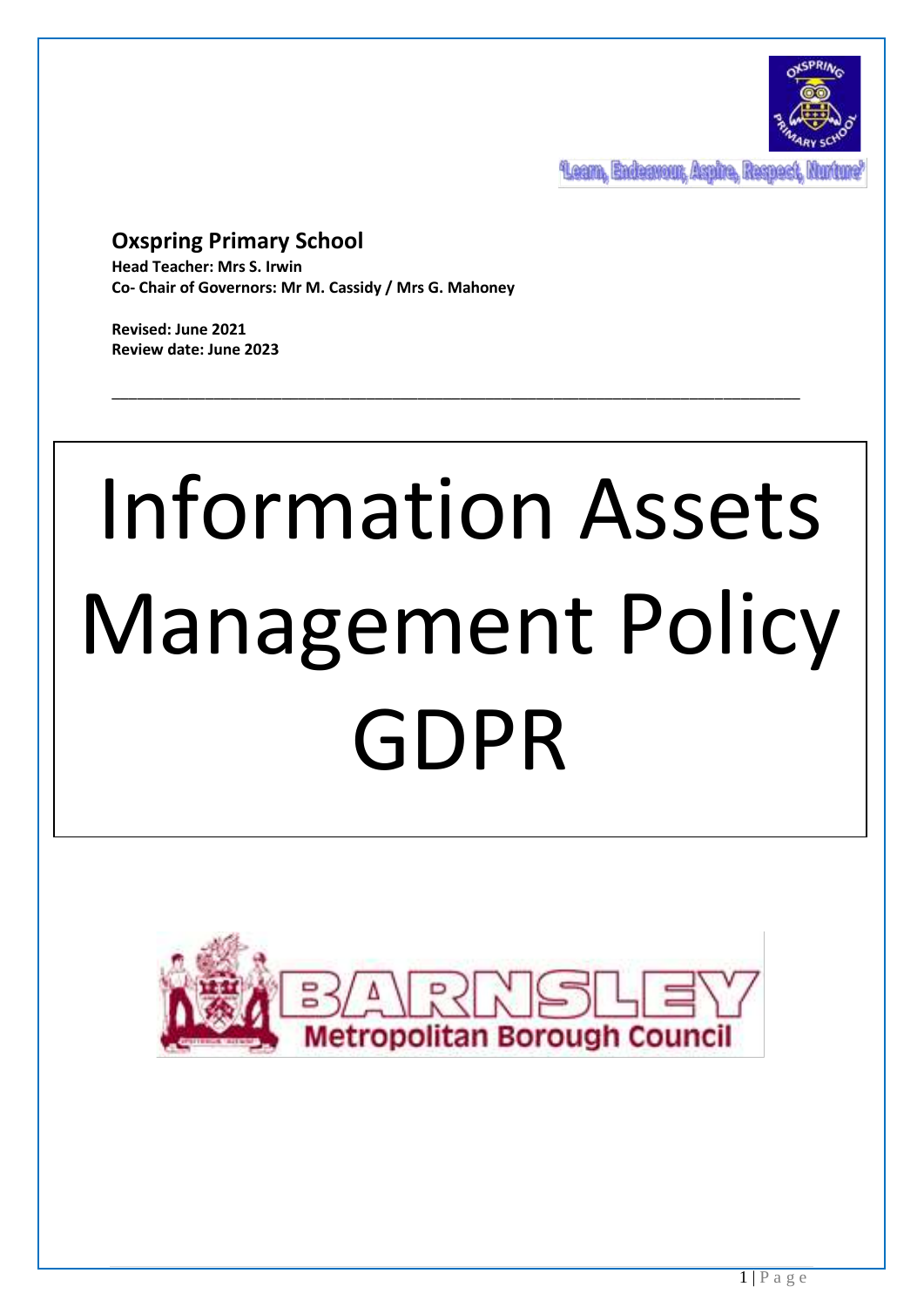#### **1. INTRODUCTION:**

1.1.1 The Governing Body of Oxspring Primary School is responsible for the proper management and security of the school premises and the custody and physical control of all other assets including machinery, furniture, equipment, stock and other assets such as cash (HLT – Financial Procedures Manuals for Schools 7.1, April 2014 version).

# **1.2 THE ASSET REGISTER**

- 1.2.1 Oxspring Primary School maintains an Asset Register of items held by the school that the Governing Body deems to be valuable and/or subject to an insurance claim. Moveable assets valued at £1000.00 or more must be recorded. Note that all Information Technology (IT) equipment must be recorded, regardless of their value.
- 1.2.2 The Asset Register should include the following information:
	- Date of acquisition of asset
	- Description of asset, including colour, a unique identification mark such as serial number and security marking, where appropriate
	- For ICT/electrical equipment, a record of the model or other unique reference/security number
	- Cost of the asset purchased
	- Source of funding
	- Location of the asset
	- Details of the disposal of any assets, whether scrapped, sold or donated
	- Details of the revaluation of an asset
	- Items used by the school but owned by others (e.g. leased items) supported by a note of ownership
- 1.2.3 Where possible, the Asset Register should be held within the school's financial system, rather than as a hardcopy document.
- 1.2.4 A copy of the Asset Register must be kept in a safe, fireproof place, and be available for inspection.
- 1.2.5 Acquisitions and disposals should be recorded on the register at the time of acquisition or disposal and reported to the Governing Body.
- 1.2.6 The Governing Body must ensure that the Asset Register is kept-up-to-date and is reviewed at least once a year. The review must include the physical check of the assets and must be performed by someone other than the person maintaining the register. The Asset Register should be certified and dated on completion of the review.
- 1.2.7 The upkeep of the Asset Register can be particularly important for insurance reasons, as policies will often limit the insurance of equipment etc to those items present on the school asset register.
- 1.2.8 The Register should be reconciled annually with the School's Insurance Services records. Where the school participates in the Council's insurance programme, the register submitted to the Council should contain all audio/visual/ICT items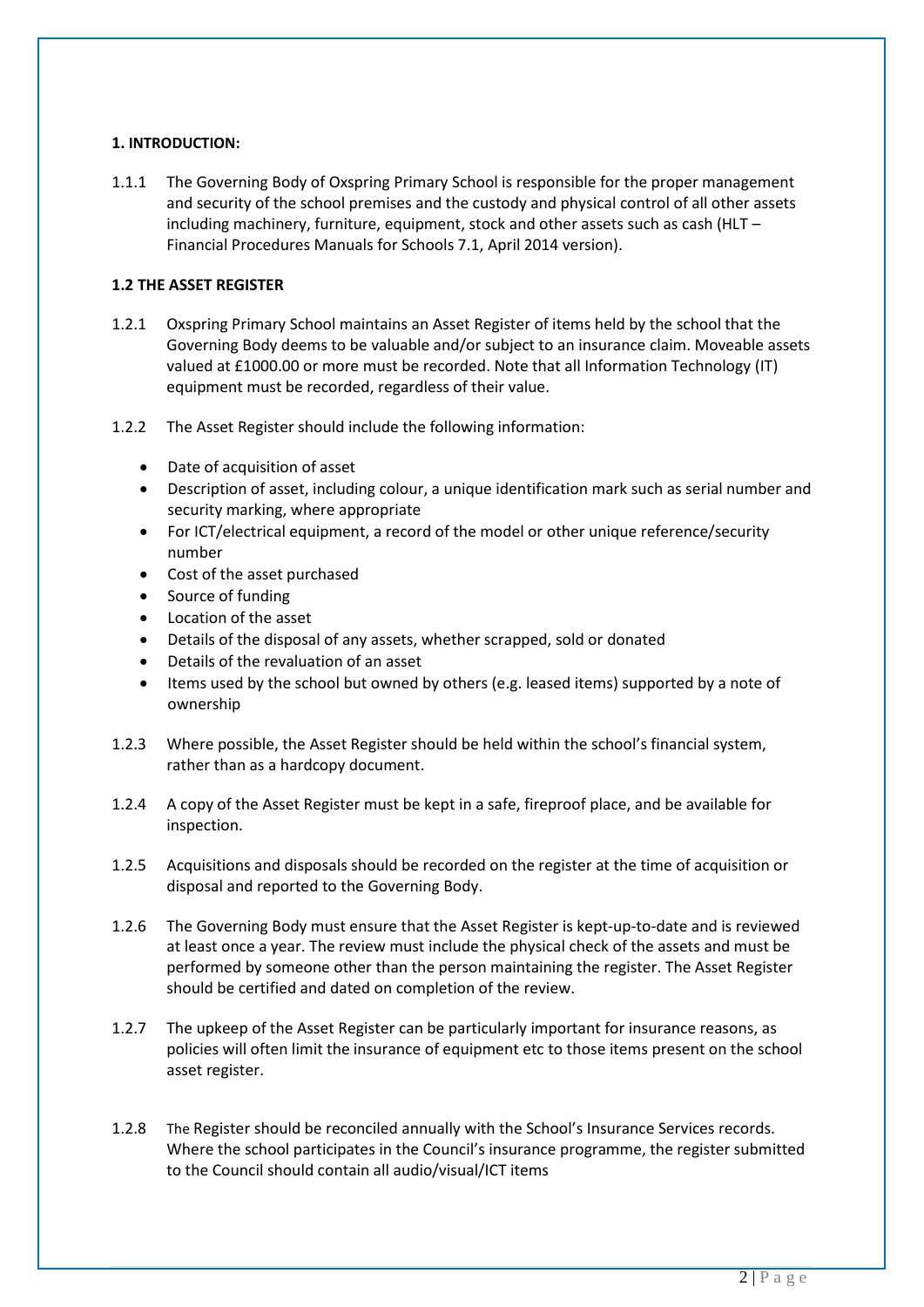#### **1.3 LOANING ASSETS**

1.3.1 An asset can be loaned to staff of the school, and Oxspring Primary School must keep a log of such loans. Where a loan of asset could be deemed a benefit in kind and therefore have tax implications for the individual, the relevant paperwork must be completed.

# **1.4 DISPOSING OF ASSETS**

- 1.4.1 The Governing Body of Oxspring Primary School may dispose of assets through sale, donation or scrapping.
- 1.4.2 Assets that have been disposed of must be removed from the Asset Register, and the insurer notified.
- 1.4.3 For every disposal, the Governing Body or the person who is maintaining the Asset Register must:
	- Record the reasons for the disposal
	- Be able to demonstrate that the assets are either obsolete or surplus to requirements
- 1.4.4 The Headteacher must appoint a single person (ICT technician) to be responsible for disposing of assets, and inform them in writing that they are ultimately accountable for doing so. The responsible person's name must be clearly identified in the school's disposal file.
- 1.4.5 Any disposal of a capital asset must be made in accordance with the school's policy on purchasing and disposal and, where the disposal involves land and/or buildings funded by the LA, the school must obtain formal advice and approval from BMBC,
- 1.4.6 Oxspring Primary School must ensure that they adhere to the latest WEEE (Waste Electrical and Electronic Equipment) Legislation, which sets out the requirements for disposing of electrical/electronic equipment, (see [https://assets.publishing.service.gov.uk/government/uploads/system/uploads/attachment\\_](https://assets.publishing.service.gov.uk/government/uploads/system/uploads/attachment_data/file/292632/bis-14-604-weee-regulations-2013-government-guidance-notes.pdf) [data/file/292632/bis-14-604-weee-regulations-2013-government-guidance-notes.pdf](https://assets.publishing.service.gov.uk/government/uploads/system/uploads/attachment_data/file/292632/bis-14-604-weee-regulations-2013-government-guidance-notes.pdf) [and](file:///C:/Users/S.Irwin/AppData/Local/Microsoft/Windows/INetCache/Content.Outlook/F16CJB8Z/and%20also%20%20https:/www.hse.gov.uk/waste/waste-electrical.htm))  [also https://www.hse.gov.uk/waste/waste-electrical.htm\).](file:///C:/Users/S.Irwin/AppData/Local/Microsoft/Windows/INetCache/Content.Outlook/F16CJB8Z/and%20also%20%20https:/www.hse.gov.uk/waste/waste-electrical.htm)) The legislation states that such assets cannot just be thrown away, must be disposed of properly, either by:
	- Donation to a charity (for refurbishment and re-use) e.g. Tools for Schools
	- Disposal by a specialist organisation, who will take such items away and recycle them.
- 1.4.7 Before disposing of computer equipment school must ensure compliance with Data Protection Act 1984 by erasing all personal data from the hard disk. Note that merely deleting files may not physically remove the data, which could be restored using specialist products. School must also ensure that any software products for which licences are maintained in-house are removed from the equipment prior to disposal.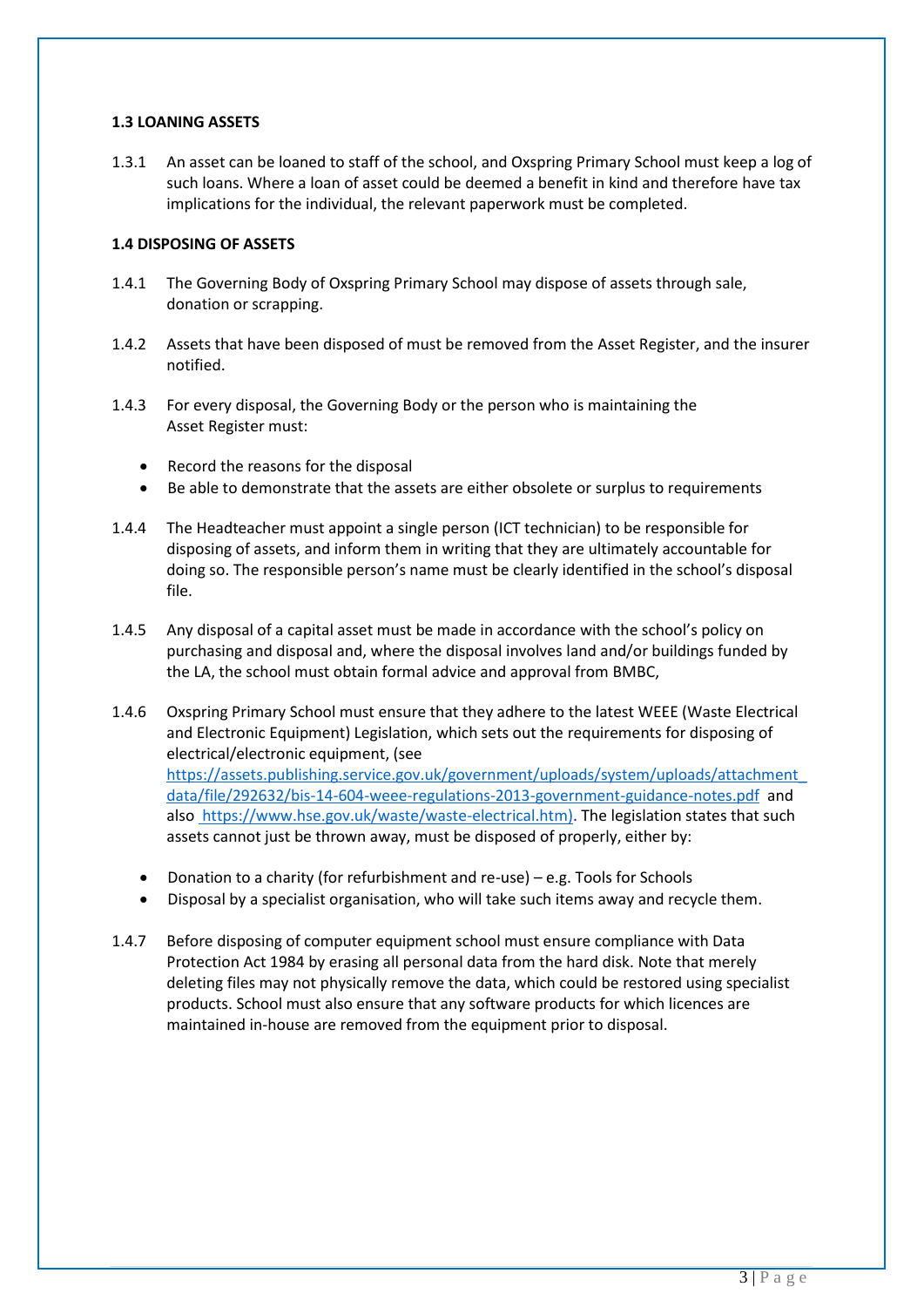- 1.4.8 Any member of staff who determines that an asset is surplus to requirement, or who is involved in the disposal, should never attempt to purchase it or take it for personal gain. There should be a clear separation of duties and the Headteacher must approve all disposals.
- 1.4.9 Official receipts must be issued for income received for disposed assets. Monies must be received and properly accounted for by someone who has not been involved in the disposal.
- 1.4.10 The income received from the sale of any asset must be treated as income in the school's budget, unless it relates to the sale of certain assets (such as land and buildings owned by the LA) or to income from a Public/Private Partnership (PPP) or Private Finance Initiative (PFI), which are subject to a specific agreement.

# **1.5 OBSOLETE ASSETS**

- 1.5.1 Assets are deemed obsolete if they have no resale value.
- 1.5.2 Oxspring Primary School may donate surplus, obsolete assets to the voluntary sector or scrap them.

# **1.6 SURPLUS ASSETS**

- 1.6.1 Where the possible sale value for an item or group of items exceeds a predetermined threshold value, the school should seek to dispose of them by quotation, competitive tender or public auction, unless approved by the Governing Body to do otherwise.
- 1.6.2 The threshold value should be set by the Governing Body

#### **1.7 RETENTION OF DISPOSAL DOCUMENTATION**

- 1.7.1 All documentation relating to the disposal of the asset must be retained for a period of six years after the disposal.
- 1.7.2 The following types of document should be retained:
	- The Governing Body or Headteacher's written record declaring the asset surplus, and instructions to the person appointed as responsible for the disposal
	- The advertisement
	- The offers made
	- The receipt

#### **1.8 SECURITY – GENERAL**

- 1.8.1 The Governing Body is responsible for the security of the school's assets.
- 1.8.2 It is responsibility of all Budget Holders to ensure that a yearly stock check is carried out during the summer term. Any missing items must be reported to the Governing Body.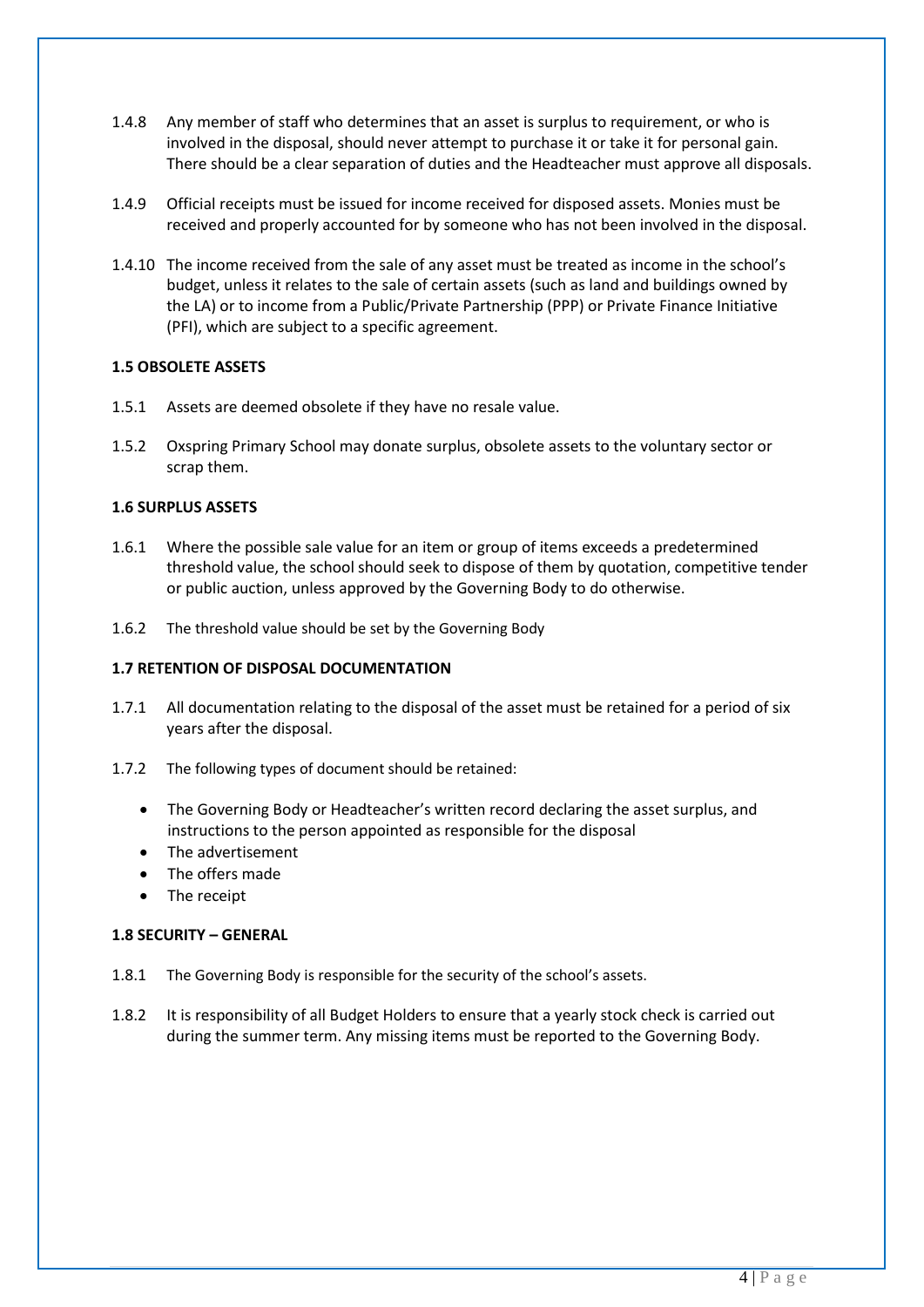- 1.8.3 Appropriate arrangements must be in place for the security of all assets. Security measures could include the following:
	- Secure equipment and other assets by means of physical and other security devices (e.g. locked in cupboards)
	- Authority to access these secured assets should be clearly documented
	- All items in the asset register should be permanently and visibly marked as the school's property
	- Maintain a record of any model or other unique reference/security number in the asset register
	- Clearly mark any portable equipment that is vulnerable to theft with the name of the school
- 1.8.4 Items which are easily portable and saleable (videos, televisions, computers, cameras, etc) must be security marked and kept securely locked away when not in use, particularly overnight. Keep a separate record (in the Asset Register) of any model or other number unique to your machines.
- 1.8.5 Items of school property should not be removed from the school premises without the appropriate delegated authority.
- 1.8.6 Should property be removed from the school premises, the school should:
	- Establish the position related to insurance before the assets are taken off site
	- Be aware that assets on loan for extended periods or to a single member of staff on a regular basis may be deemed a benefit-in-kind, which may be subject to taxation
	- Keep a record of all assets removed from the school premises
	- Update the record when the assets are returned

#### **1.9 COMPUTER SECURITY AND PROTECTION**

- 1.9.1 School computer systems hold sensitive financial and personal data. School must, therefore, take appropriate action to ensure that equipment and data is kept secure.
- 1.9.2 School should have a written ICT Security Policy, which should encompass the guidelines for protecting hardware and software, set out below.

#### **1.10 PROTECTING HARDWARE**

- 1.10.1 The main dangers to hardware are:
	- Loss through theft
	- Damage (accidental or otherwise)
- 1.10.2 To minimise the danger of loss or damage, the machines should be:
	- Labelled with a unique asset number
	- Entered onto the school's asset register with their serial numbers
	- Correctly positioned (i.e. towers not laid on their sides)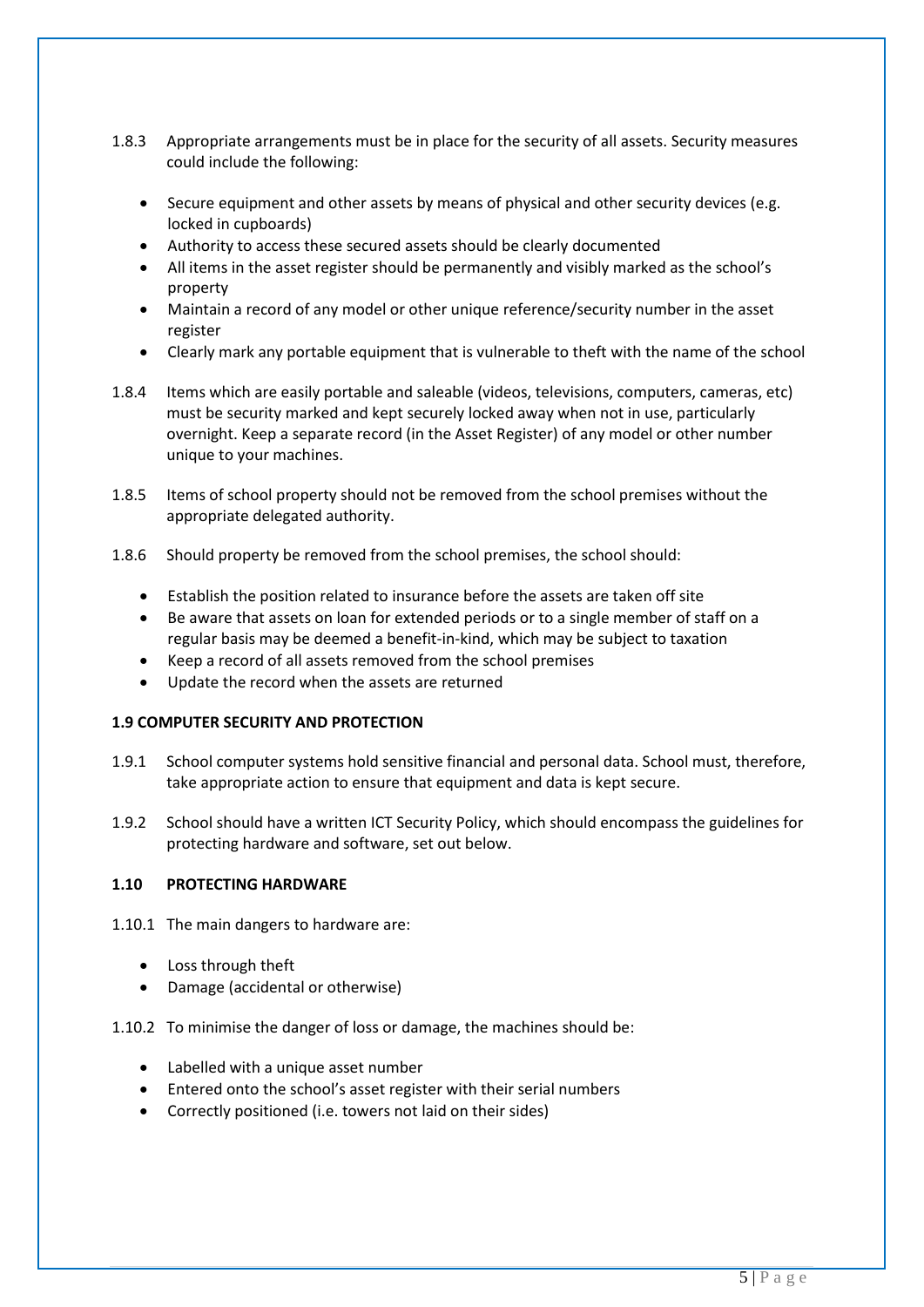1.10.3 If possible, the machines should also be:

- Not visible from outside the building or to the public generally
- Kept in a locked room when not in use, particularly overnight
- Where possible, secured to furniture
- Labelled, marked with indelible pen or have the name of the school soldered onto the case

1.10.4 To minimise damage and the chances of the machines being damaged all users should:

- Refrain from eating or drinking whilst working on the machines
- Never move or attempt to clean a machine without first obtaining the IT co-ordinator's advice
- Ensure any loose cabling into the machine is not in danger of being stood on or tripped over by staff
- Know who to contact in the event of a breakdown of the machine
- 1.10.5 Laptops and other easily portable equipment are particularly vulnerable to theft and damage. They should be kept in a locked cupboard when not in use and carefully protected when taken outside the office.
- 1.10.6 File servers must be kept in secure rooms, with access limited only to authorised individuals.

# **1.11 PROTECTING SOFTWARE**

- 1.11.1 The main danger to software are:
	- Unauthorised access to data
	- Accidental loss of data by the user or because of machine failure
	- Corruption of data by computer viruses
- 1.11.2 To minimise the danger of unauthorised access, users should ensure that:
	- The system is returned to the password screen when leaving the office
	- The machine is switched off when not in use
- 1.11.3 Only authorised staff should have access to computer hardware and software for the school management.
- 1.11.4 Passwords should be used to stop unauthorised access to information.
- 1.11.5 Procedures should also exist for a new password to be issued to new staff, and withdrawn when staff leave.
- 1.11.6 Passwords should be:
	- At least six characters long and preferably contain a number
	- Changed regularly (every 90 days) and as soon as a user leaves
	- Not shared between users
	- Not written down
	- Not obvious (such as the user's telephone number)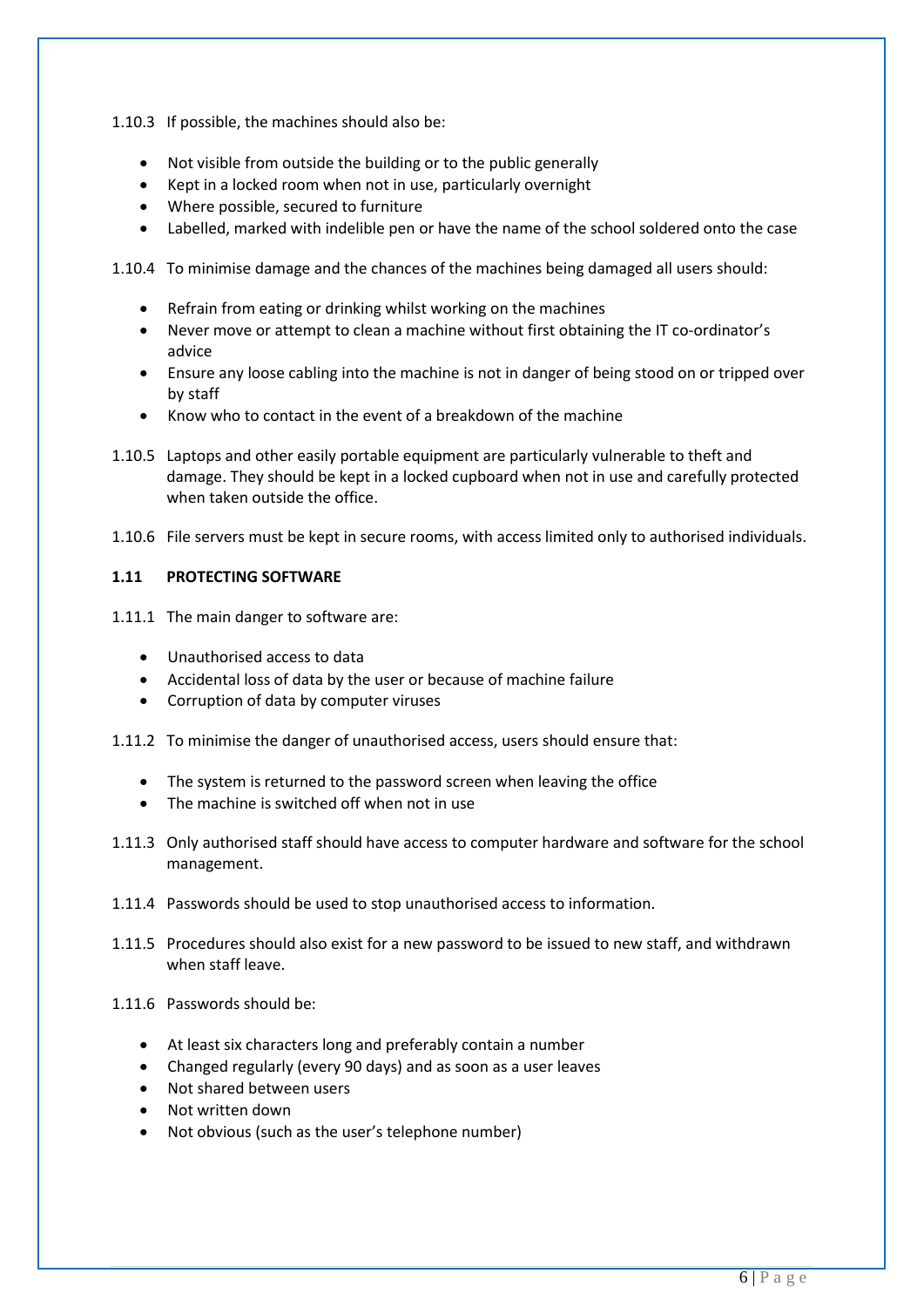- 1.11.7 School should have a recovery / business continuity plan in the event of loss of accounting or financial data. The plan should outline the need for and frequency of electronic back-up, secure storage back-ups (if possible, off-site), and manual procedures to provide support for key processes where normal system usage is not possible.
- 1.11.8 The following precautions should be taken to minimise any loss of data caused by machine failure or user error. (When PCs are networked and data is stored to a server, these functions should be carried out by the System Administrator)
	- Give all users proper written instructions on how to use the system
	- Back up all data regularly (i.e. files created by the user such as word processor documents or spreadsheet files). It is recommended that data be backed up after 8 hours' work on the machine
	- If possible, keep at least three generations of back-up (i.e. the previous three back-ups). Back-up cycles should be taken daily, weekly and monthly
	- Maintain a back-up of all operating software (such as Windows NT)
	- Store the system disks/CDs for the applications (such as Microsoft Office) securely
	- Store all back-ups away from the vicinity of the machines in a fireproof, locked cabinet or safe-preferably off-site
	- Ensure that there is adequate hardware maintenance cover for critical equipment

1.11.9 To minimise the danger of data corruption by viruses and an-antivirus solution must be implemented for all networked PCs and servers. There is a continuing threat from previously undetected viruses, so staff should take the following precautions:

- Never load software without the school's IT co-ordinator's approval, including software from the internet.
- Never load any disks/CDs sent unexpectedly through the post (for example, demonstration or customer research software)
- Strictly control the transfer of software and data from one machine to another
- Never make unauthorised copies of any software
- Ensure virus-checking software is installed on all computers, and regularly updated

#### **1.12 UNAUTHORISED USE OF SOFTWARE AND DATA PROTECTION**

- 1.12.1 The 7th Data Protection Principle of the 1998 Act requires personal data to be surrounded by proper security. Take care at all times to ensure that staff does not render themselves liable to prosecution under the Data Protection Act.
- 1.12.2 Take particular care to protect data accessed or processed by  $3<sup>rd</sup>$  parties. Any contract held with organisations or contractors authorised to process Council data should specify the security standards required. Advice on how to comply with the Act is available from Hackney Learning Trust's IT team under service level agreement arrangements.
- 1.12.3 Unauthorised copying of software is illegal under copyright.

#### **1.13 INTERNET USAGE**

1.13.1 Web filtering should be installed to automatically block any inappropriate websites from being accessed.